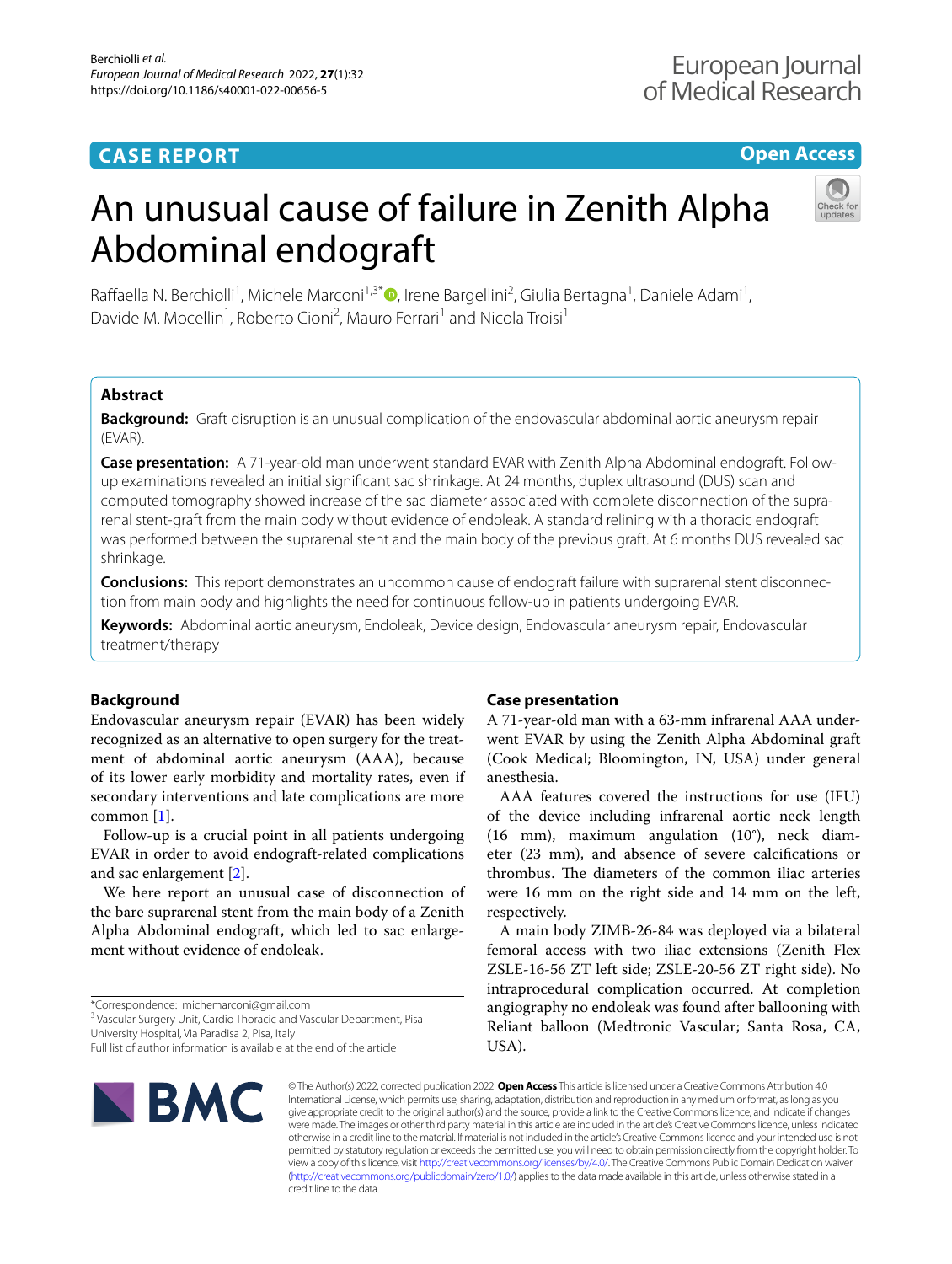Hospital stay was uneventful. Patient was discharged on the 2nd postoperative day.

At 1 month computed tomography (CT) scan showed complete exclusion of the aneurysm without complications (Fig. [1\)](#page-1-0).

Follow-up duplex ultrasound (US) at 6, 12, and 18 months detected a signifcant shrinkage of the aneurysmal sac from 63 to 38 mm without any signs of endoleak. However, at 24 months Duplex US revealed sac enlargement (54 mm;  $+16$  mm) without any evidence of endoleaks.

CT-scan revealed a complete disconnection of the suprarenal stent from the main body of the endograft. The latter was distally migrated with a concomitant severe kinking of the left iliac extension. No endoleak was detected (Fig. [2](#page-1-1)).

An endovascular relining procedure was planned and performed. The distance between the lowermost renal artery and the bifurcation of the previous bifurcated graft was 91 mm. A Zenith TX2 thoracic endograft (TBE-28-80-PF) was inserted and deployed via a redo surgical access on the right side. A Smart Control Stent  $12\times60$  mm (Cordis, Cardinal Health; Dublin, Ireland) was placed into the left iliac extension via a percutaneous left femoral approach.

The postoperative CT-scan showed that the right renal artery was partially covered by the graft (Fig. [3\)](#page-1-2). On the 2nd postoperative day a bare metal stent (RX Herculink Elite Renal Stent System  $5 \times 15$  mm; Abbott CardioVascular, Plymouth, MN, USA) was successfully inserted and deployed via a left brachial access. After 6 months, at Duplex US the aneurysm sac was stable and both iliac extension were patent without any signs of stenosis.



<span id="page-1-1"></span>The patient gave his consent to the publication of this report.

#### **Discussion**

EVAR is a minimally invasive modality for AAA treatment associated with a reduced perioperative mortality rate compared to open repair. EVAR has become the preferred approach for the treatment of infrarenal AAA; however, long-term follow-up suggests that the survival benefts from EVAR are lost due to higher rate of reinterventions [[1\]](#page-2-0).

<span id="page-1-0"></span>

<span id="page-1-2"></span>